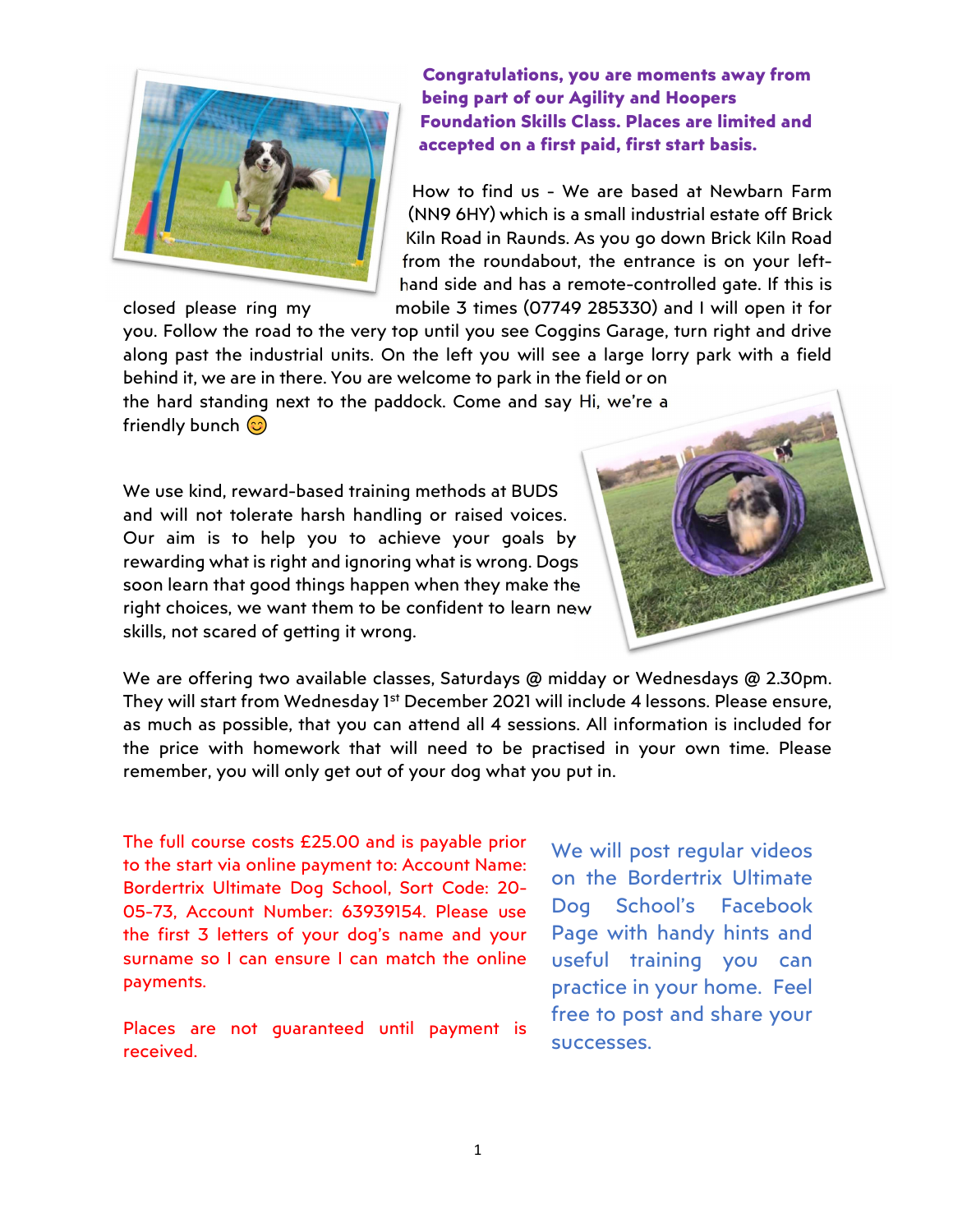Below we have included the information you need to ensure you get the very most out of your time with us.

- $\triangleright$  Treats and toys we use both at BUDS because by reinforcing happy association with training means your dog will want to work with you. I use cooked sausages, ham or any cold, cooked meat. Cheese is also good but can upset sensitive tummies, or simply save some meat from your Sunday roast. The tastier the treat the more your dog will want to train. Treating is phased out over time, if trained correctly your dog should be happy to do your commands without reward eventually.
- $\triangleright$  We use toys to encourage the dogs to chase over the equipment, tugging toys are the best for this as owners are directly interacting with their dog and can have some control. A squeaky toy will help to keep engagement but will need to be phased out.
- $\triangleright$  Your dog cannot train if it is wearing a harness, coat or anything else that might get caught on the equipment.
- $\triangleright$  As this time of year can be cold, it might be a good idea to bring something for your dog to sit on while waiting their turn.
- $\triangleright$  Dog will not be doing the equipment attached to a lead, so if you do not have a reliable 'Wait' or 'Recall' then this will be your first target to achieve. We can work around it for the first week but this will need to be conquered if you would like to go further.

 $\triangleright$  Please bring poo bags, you will be expected to clear up any faeces and disinfect any equipment that has been weed on. To avoid this as much as possible you are welcome to walk your dog around the perimeter of the exterior field, so

the dogs arrive ready and not needing to toilet, however, please ensure you are ready to start your Class on time.

 $\triangleright$  We do supply water for the dogs, however, we recommend ensuring you have some available. There is an outside tap nearby.

 Make sure you are wearing suitable footwear - for a field. This time of year, walking boots or wellies are probably the best.

Because we all need a starting point it would be helpful if you could try and ensure your puppy/dog has the following basic skills:

- Able to sit on command
- Able to walk on a lead, not necessarily to heel, just in a fairly straight line.
- Able to wait in one position, handler at least 2 steps away and return
- Able to take treats kindly

As we need the dogs to have consistency, one handler will train the puppy for the entire course.

\*In brief: